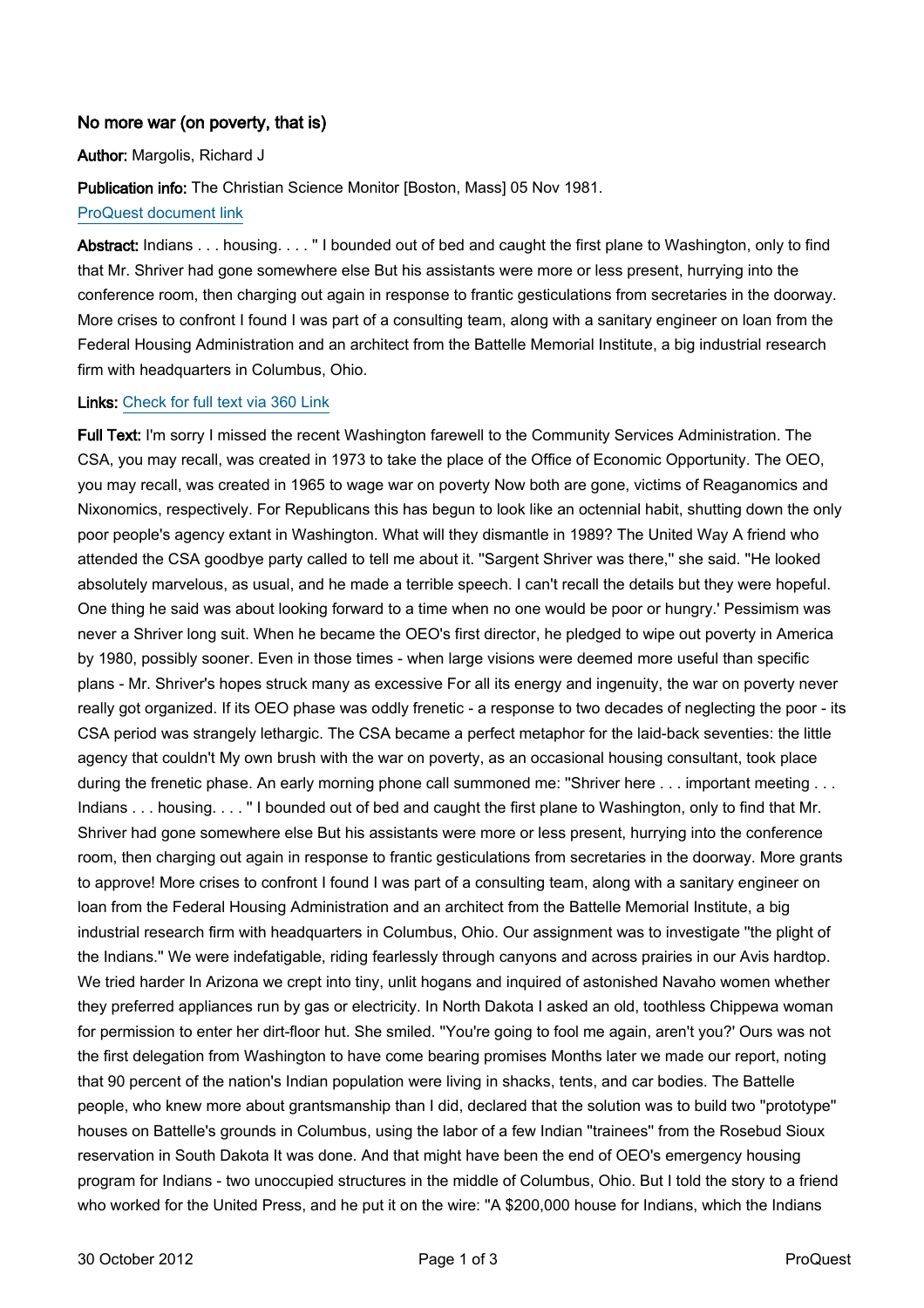will never see, has been constructed in. . . .' The next morning I got a call from my OEO contact. "It looks like we're going to have to move on that Rosebud thing,'' he said, explaining that some fool had leaked the story We built 375 homes in Rosebud. It was OEO's sole venture into Indian housing. Goodbye, Columbus I don't mean to be overly cynical about the OEO. If it frequently fooled the poor, it just as frequently delivered them from evils. Even Richard Nixon, while cheerfully liquidating the agency, was careful to preserve its most imaginative programs, like Head Start, VISTA, and Community Action. These he distributed to other federal agencies, thereby creating a kind of antipoverty bureaucratic diaspora. It exists to this day Atop OEO's ashes, meanwhile, a timorous Congress planted the CSA, an underfed phoenix whose chief assignment turned out to be helping poor people weatherize their shacks. It was like sending in Marv Throneberry to pinch hit for Mickey Mantle Still, rather than mock the CSA's feeble tenure, we should all mourn its passing. For the agency was more than it seemed: it constituted a saving remnant in Babylon, the embodiment of the nation's most altruistic impulses and also the last, best hope of 25 million poverty-stricken Americans. The CSA may have accomplished little, but it symbolized much Now Mr. Reagan tells us that the poor no longer need a war on poverty. Instead they are to rely for succor and sustenance on something called the free market. The rest of us can stop worrying. Where Great Society crusades failed, supply-side mechanisms will succeed Credit: By Richard J. Margolis; Richard J. Margolis, a writer on social issues, lives in Georgetown, Conn.

Subject: Housing; Poverty

Publication title: The Christian Science Monitor Publication year: 1981 Publication date: Nov 5, 1981 Year: 1981 Section: NEWS Publisher: The Christian Science Monitor Place of publication: Boston, Mass. Country of publication: United States Journal subject: General Interest Periodicals--United States ISSN: 08827729 Source type: Newspapers Language of publication: English Document type: News ProQuest document ID: 1038834504 Document URL: http://ezproxy.lib.uconn.edu/login?url=http://search.proquest.com/docview/1038834504?accountid=14518 Copyright: COPYRIGHT 1981 THE CHRISTIAN SCIENCE PUBLISHING SOCIETY Last updated: 2012-09-27 Database: The Christian Science Monitor